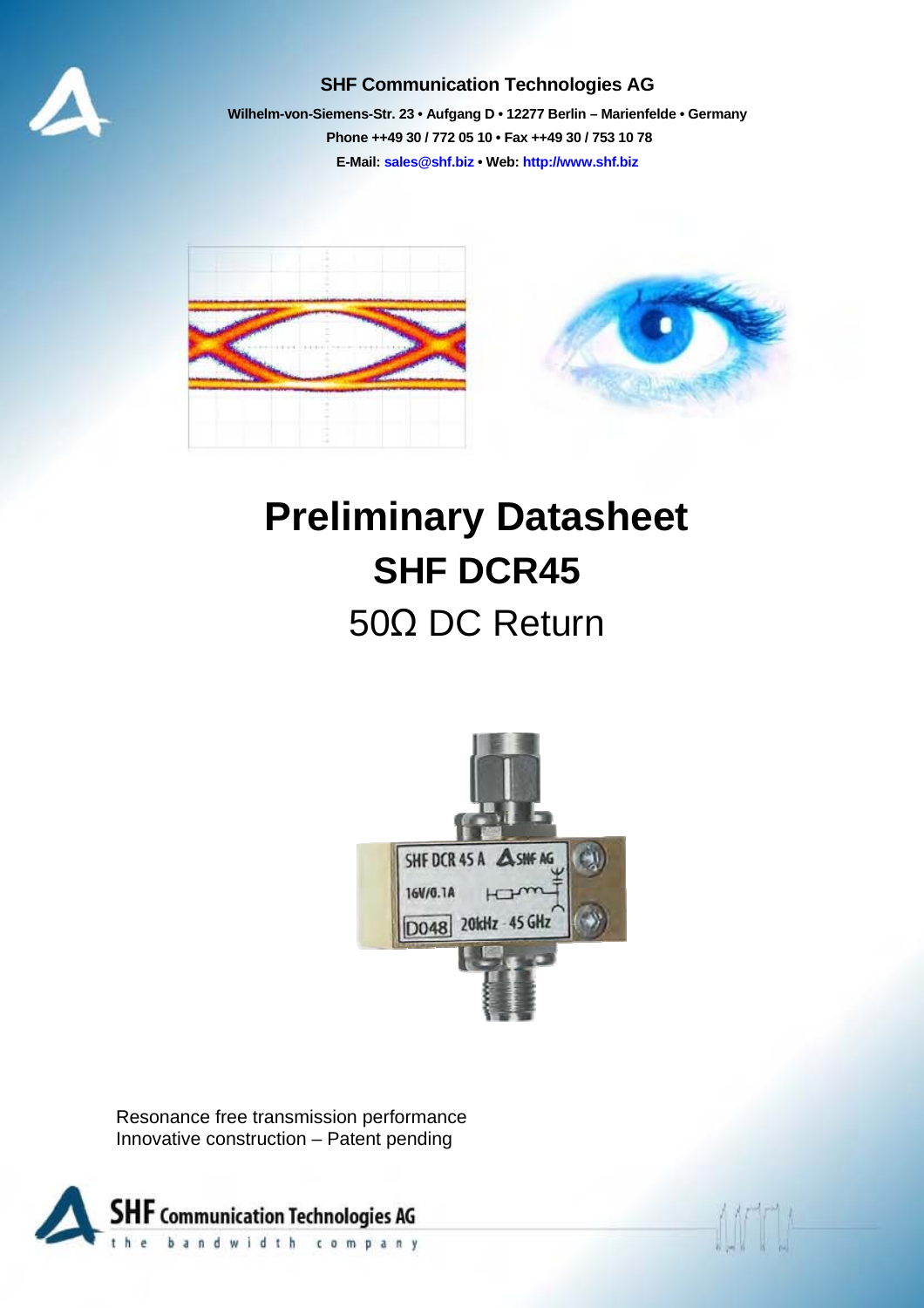A

## **Specifications – SHF DCR45**

| <b>Parameter</b>          | <b>Symbol</b>     | <b>Unit</b>     | <b>Min</b> | <b>Typ</b> | <b>Max</b> | <b>Conditions</b>                   |
|---------------------------|-------------------|-----------------|------------|------------|------------|-------------------------------------|
| High frequency 3 dB point | $f_{HIGH}$        | GHz             | 45         |            |            |                                     |
| Low frequency 3 dB point  | $f_{LOW}$         | kHz             |            |            | 20         | at 100mA                            |
| <b>Insertion loss</b>     | $S_{21}$          | dB              |            |            | 1.5        | $<$ 45 GHz                          |
| Input return loss         | $S_{11}$          | dB              |            |            | $-17$      | >40 MHz <15 GHz                     |
|                           |                   |                 |            |            | $-15$      | $<$ 25 GHz                          |
|                           |                   |                 |            | $-10$      | $-9$       | $<$ 45 GHz                          |
| Group delay               |                   | ps              |            | 20         |            | <45 GHz, aperture<br><b>100 MHz</b> |
| Maximum input power       | $P_{max}$         | d <sub>Bm</sub> |            |            | 30         |                                     |
| Rise time/Fall time       | $t_r/t_f$         | ps              |            |            | 5          | 1090%                               |
| Bias voltage              | V <sub>bias</sub> | $\vee$          |            |            | 16         | 100 <sub>m</sub> A                  |
| Input connector           |                   |                 |            |            |            | $K(2.9$ mm)                         |
| Output connector          |                   |                 |            |            |            | $K(2.9$ mm)                         |
| Dimensions (LxWxH)        |                   | mm              |            |            |            | 31x13x12.6                          |

#### **Insertion loss**



The structure at ~47GHz is due to moding of the K connectors



SHF reserves the right to change specifications and design without notice – SHF DCR45 – Rev. 1.1 – 6/JUL/2004 Page 2/4

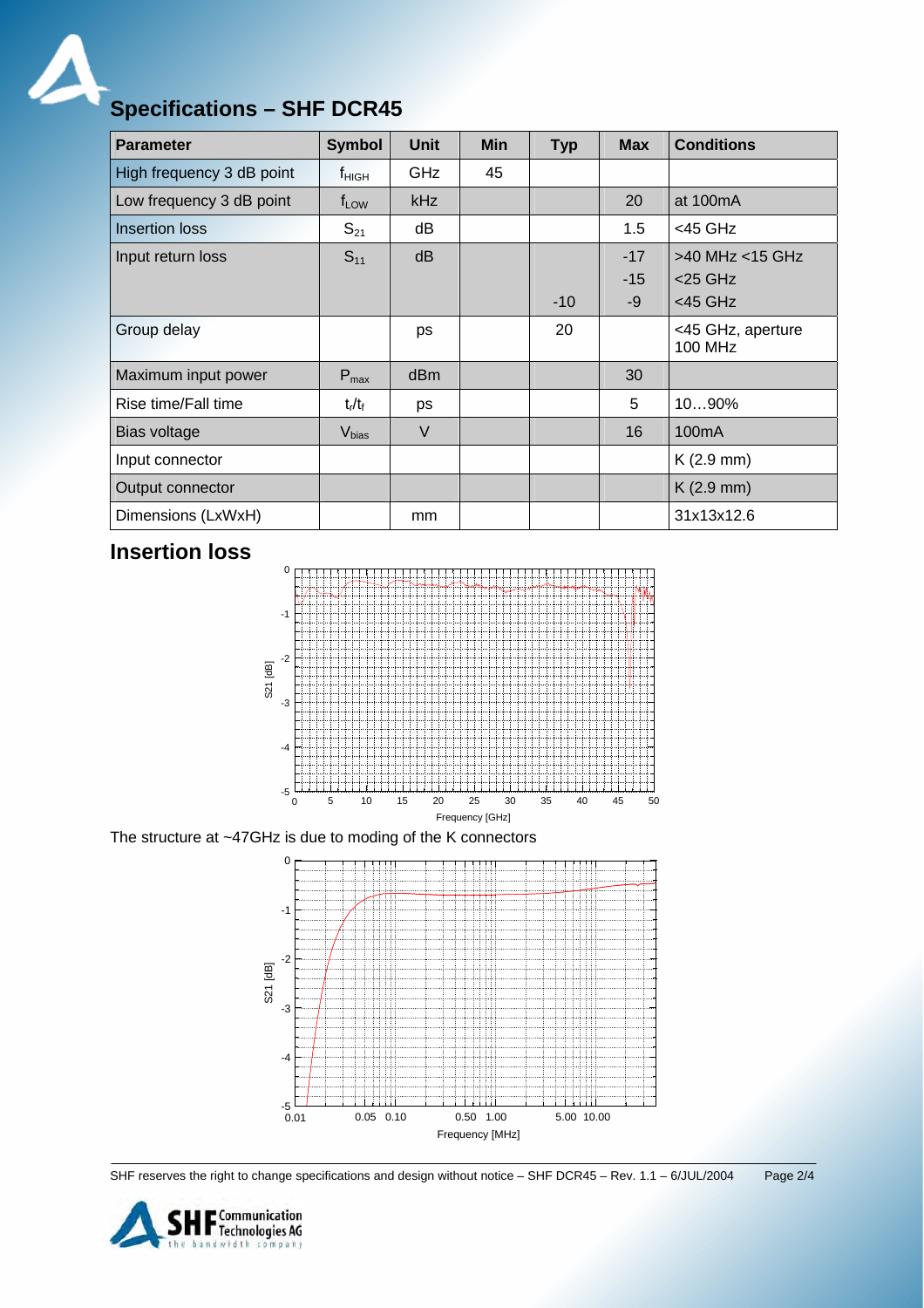





SHF reserves the right to change specifications and design without notice – SHF DCR45 – Rev. 1.1 – 6/JUL/2004 Page 3/4